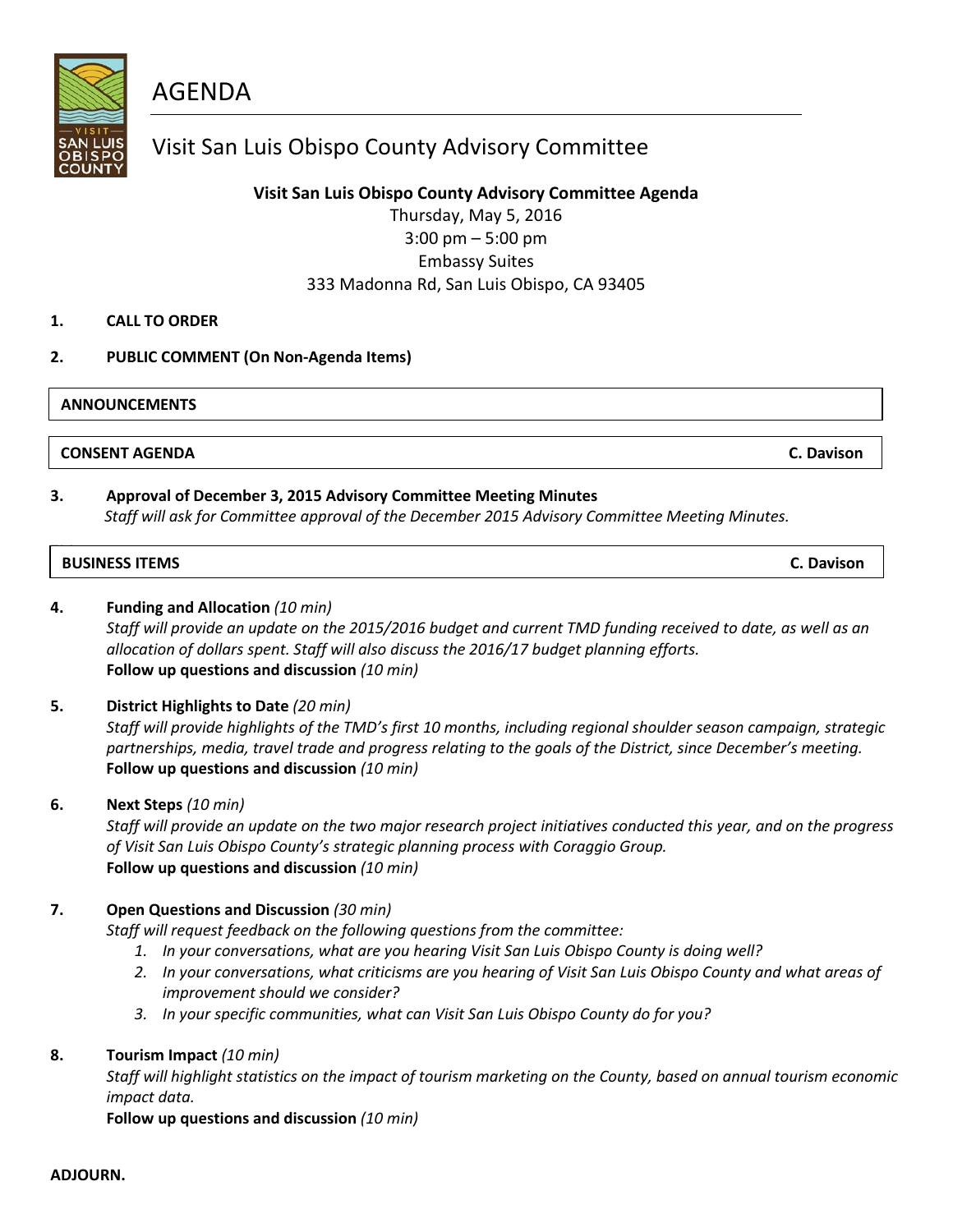Brown Act Notice: Each speaker is limited to two minutes of public comment for items not on the agenda. Public comment for each agenda item will be called for separately and is also limited to 2 minutes per speaker. State law does not allow the Committee to discuss or take action on issues not on the agenda, except that members of the Committee may briefly respond to statements made or questions posed by the person giving public comment. Staff may be directed by the board to follow-up on such items and/or place them on the next Committee agenda. The order of agenda items is listed for reference and items may be taken in any order deemed appropriate by the Advisory Committee

ADA Notice: Meeting facilities are accessible to persons with disabilities. If you require special assistance to participate in the meeting, notify Brendan Pringle at (805)541-8000 at least 48 hours prior to the meeting.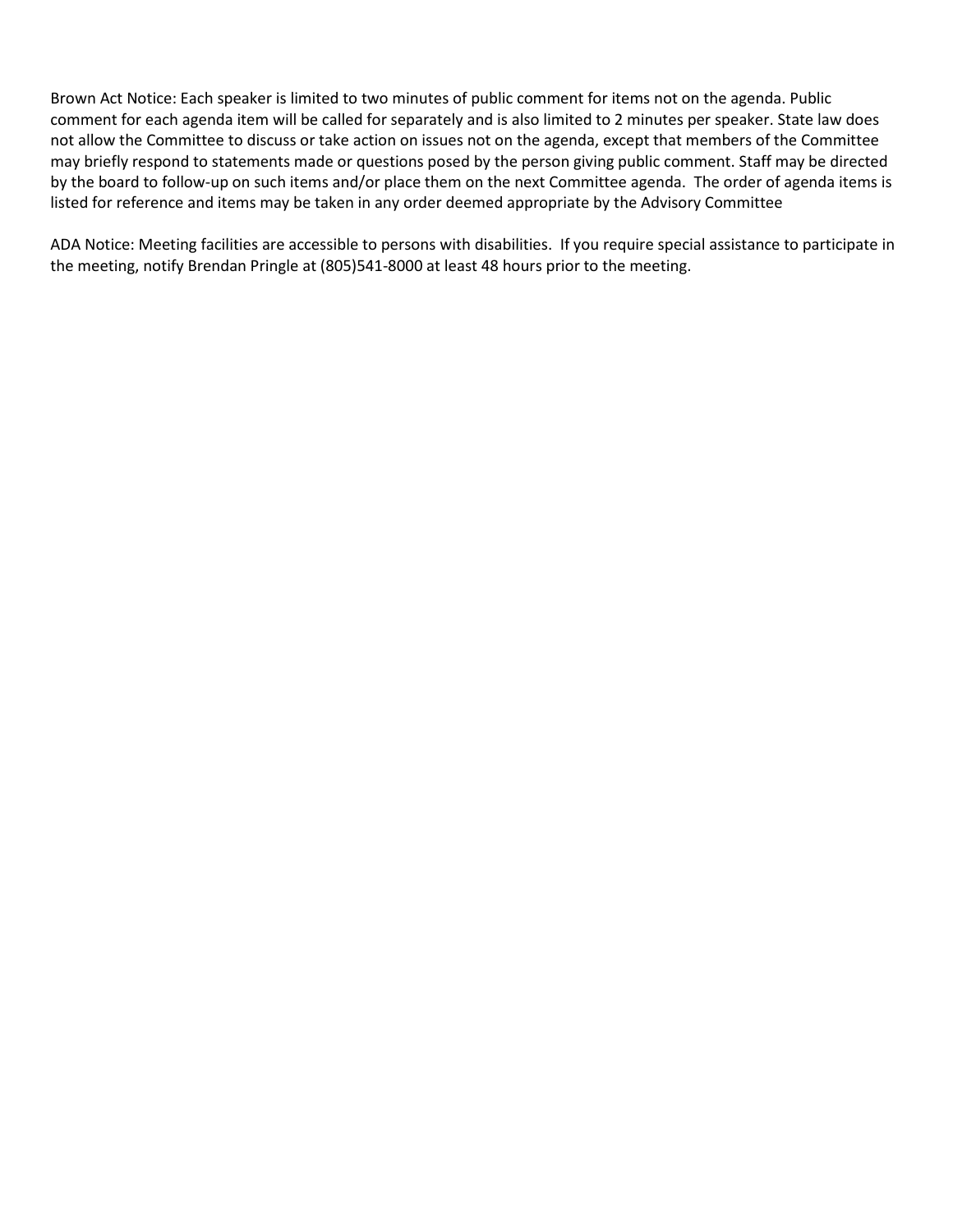**Minutes** 



## Visit San Luis Obispo County Advisory Committee

### **Visit San Luis Obispo County Advisory Committee Meeting Minutes**

Thursday, December 3, 2015 3:30pm Embassy Suites 333 Madonna Rd, San Luis Obispo, CA 93405

#### **1. CALL TO ORDER:** Chuck Davison

**PRESENT:** Emily Jackson, Rachelle Rickard, Tom O'Malley, Steve Martin, Bob Perrault, Mariam Shah, Lynn Compton, Jim Lewis, Dianne Thompson, Jim Guthrie, Jan Marx

**ABSENT:** Dave Buckingham, Jim App, Erik Howell, Katie Lichtig, Dan Buckshi

**INTERIM REPRESENTATIVES PRESENT:** Jim Throop

**STAFF PRESENT:** Chuck Davison, Brendan Pringle, Kylee Jepsen

**EXECUTIVE COMMITTEE MEMBERS PRESENT:** Jay Jamison, Noreen Martin, JP Patel

#### **Call to Order at 3:38pm.**

#### **2. PUBLIC COMMENT (On Non-Agenda Items)**

None.

#### **ANNOUNCEMENTS**

None.

Committee Discussion—None.

Public Comment—None.

#### **BUSINESS**

#### **3. Overview to Date**

Davison offered an overview of VSLOC accomplishments over the last five months and the goals of the Tourism Marketing District. Davison discussed the staff structure of VSLOC, and listed the Board and Marketing Committee members.

Committee Discussion – None.

Public Comment – None.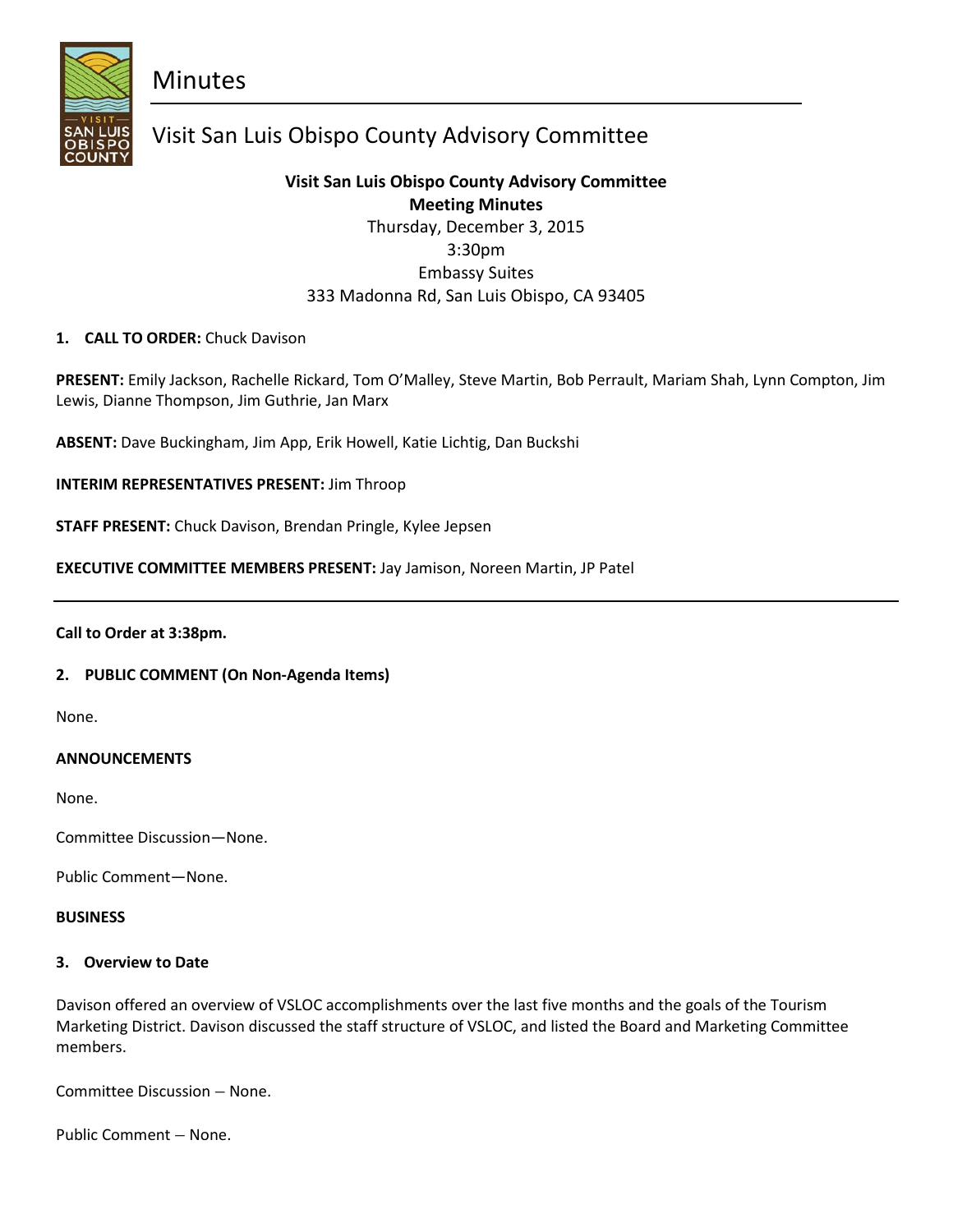#### **4. Funding and Allocation**

For the FY2015-16, VSLOC has budgeted \$2.9 million in projected funding and 3.0 million in expected expenses. VSLOC secured a line of credit funding the organization beginning in July for the three month period of time before TMD Assessment funds were remitted. Davison reminded the Committee that every time VSLOC has to draw funds out of the line of credit because of delays in receiving payments from the communities, they lose money in interest. VSLOC is asking city managers for their assistance in collecting and remitting funds on time so that VSLOC can avoid paying unnecessary interest.

Committee Discussion.

Public Comment – None.

#### **5. Crisis Communication Plan**

Davison discussed the objectives of the Crisis Communication Plan. The plan identifies two types of crises that dictate response (Incidental and Major Disasters/Emergencies). Next steps include media training, for which VSLOC will be providing more details in the future. VSLOC has reached out to CalFire, San Luis Obispo County agencies, and to other public officials at the city level for further direction as the document continues to evolve.

Committee Discussion – Lewis asked if VSLOC had reached out to the local communities while drafting the plan. Davison responded that the plan was both vetted by the County Office of Emergency Services staff and reviewed by the Marketing Committee. He also noted that the plan is a fluid document, and that VSLOC continues to look for ways to improve it.

Public Comment – None.

#### **6. Visit California Partnership**

San Luis Obispo County was recently featured in a Visit California TV advertisement that received vast domestic and international exposure. The concept was born during a Visit California Board meeting, when Davison inquired about how SLO County could be included in future TV spots. The advertisement features a "bubblesmith" blowing an enormous bubble in front of Morro Rock. In addition, VSLOC is participating in Visit California travel missions in Mexico (January 18- 21, 2016) and China (April 10-15, 2016), as well as their New York Media Reception (March 21-22), and Vancouver Media Luncheon (May 3, 2016).

Committee Discussion – None.

Public Comment – None.

#### **7. Shoulder Season Campaign**

VSLOC launched an \$800,000 media campaign on November 16th. The campaign will extend through April of 2016. The primary target markets are Bay Area, Southern California, and the Central Valley. Secondary Markets include Phoenix and Las Vegas (based on the direct flights available from these markets to the area). Additionally, VSLOC has \$100,000 committed for launch advertising in Seattle if Alaska Airlines approves a direct flight from Seattle to San Luis Obispo. The shoulder season campaign includes \$150,000 in co-op print advertising (in magazines like Sunset, AARP, and VIA, as well as newspapers like the OC Register, the SF Chronicle and others). The campaign also includes \$450,000 in digital marketing (target and retarget) in national news sites, local news sites, travel sites, food and wine publications, as well as vacation rental, B&B and RV Park sites. Davison noted that due to El Niño, a large portion of marketing campaign funds were shifted to digital so that they can be turned off and on. The Committee viewed VSLOC's new landing page (VisitSLOCounty.com), where all marketing-driven traffic will land. Davison explained that the page helps to better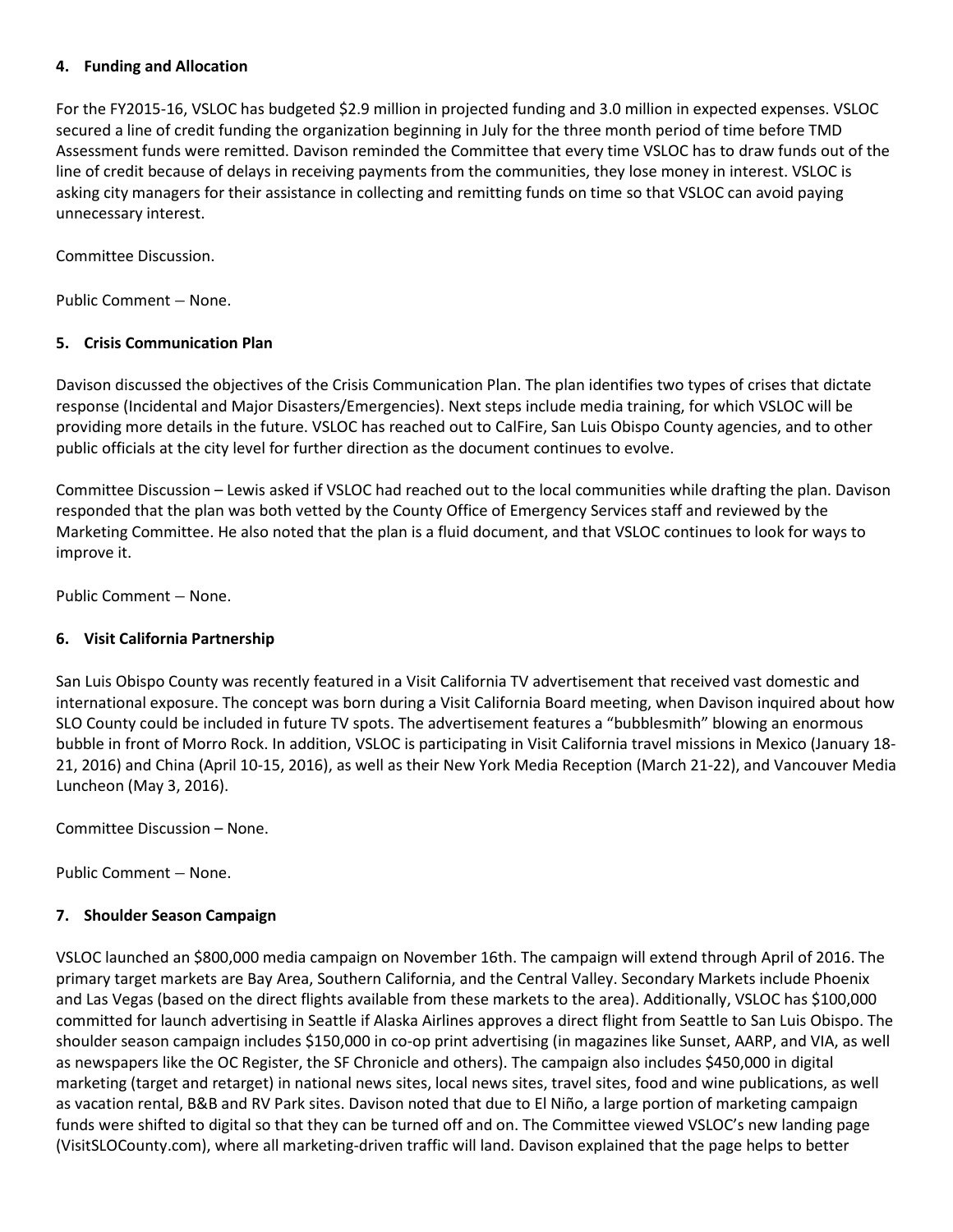highlight the individual communities. Additionally, the campaign includes \$210,000 in radio marketing. The Committee heard one of VSLOC's radio ads, which showcases the numerous activities in the County.

The Committee viewed the new Countywide icon. Davison noted that the goals of the icon were to be a geographical locator, and to connect the dots for the consumer on what San Luis Obispo County includes. VSLOC is asking all the community DMOs to insert the icon in their advertising as well.

VSLOC and the SLO County Airport met with Alaska Airlines in Seattle on November 20, 2015 to discuss a SLO-Seattle direct flight. The Airport's grant from the FAA expires at the end of December, so a decision is needed from Alaska Airlines quickly in order for the Airport to secure an extension on the grant.

Committee Discussion. O'Malley expressed concern about advertising in sites like AirB&B that list illegal rentals that don't pay TOT. Davison noted that VSLOC has been working with the County to find ways to identify illegal rentals and that AirB&B has been asked to speak at the next Industry Educational Symposium. Davison noted that Jim Hamilton (county staff member and appointed VSLOC Board member) believes there is a solution, and reported to the Board that there is a bill in front of the state legislature which would deal with this issue at a state level. Patel recommended not sending cease-and-desist letters to illegal vacation rentals, but rather sending forms out to them, asking them to register their vacation rental.

Jan Marx (Mayor, City of San Luis Obispo) noted that the issue the City of San Luis Obispo has faced is that they don't have the staffing allocated to identify all the illegal vacation rentals.

#### **8. Sponsorship**

VSLOC has been working with AEG (Amgen Tour of California) on a four-year sponsorship deal to keep the Tour of California running through San Luis Obispo County. AEG originally asked Paso Robles if they would be interested in hosting one of the stages of the Tour of California for 2016. The City of Paso Robles was not interested, so VSLOC connected AGE with Morro Bay, at AEG's request, and they accepted. The stage will start near Morro Rock on May 18, 2016, and will travel through Cayucos, Cambria and San Simeon before heading north out of the county. The event receives national and international exposure on NBC Sports. VSLOC has committed \$30,000 in overall sponsorship funds for 2016 to keep Amgen in the County. The primary purpose of VSLOC's sponsorship is long term as it provides SLO County national and international television exposure that it could not purchase for the \$30,000 sponsorship.

Committee Discussion. Jamison noted how fortunate it is that we get the Amgen Tour of California passing through SLO County.

Public Comment – None.

#### **9. Research**

VSLOC is going to launch two major research projects in 2016:

1) An In-Market Consumer Demographic Study focusing on where SLOC tourists are coming from along with a consumer share of wallet study; and

2) A Feeder Market Consumer Awareness Study (Bay Area, Southern California, Phoenix and Las Vegas) to determine the consumer's awareness of the county and its assets, and understand why they choose or don't choose SLO County as a destination.

These studies will provide community buy-in opportunities, should any community want to seek specifics about their market.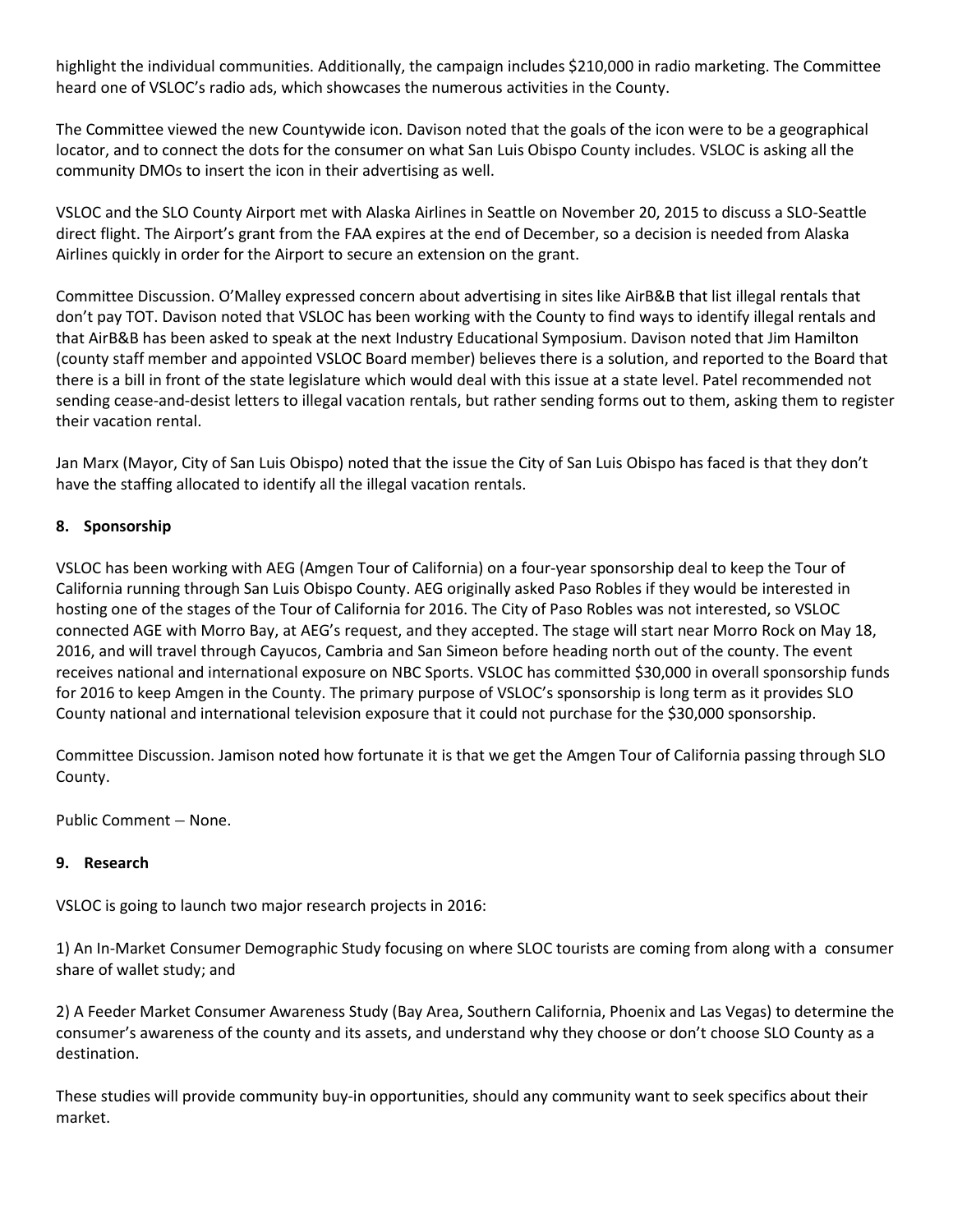Committee Discussion. Perrault asked for more details about buy-in opportunities for individual communities. Davison explained that the research RFP was being released in December and as research begins, communities will have opportunities to "buy in" and ask additional questions relating to their communities. There will be more information to come as a research company is selected and contracted. Marx suggested reaching out to Cal Poly for assistance.

#### **10. Reporting**

VSLOC currently pays \$6500 annually for weekly and monthly STR reports for SLO County and its communities. Davison highlighted the challenges with this current reporting model. Morro Bay is currently leading in how it reports out on lodging statistics. It accounts for vacation rentals, B&Bs, and RV spaces, and it tracks stats by the day of the week. If VSLOC could get other communities to opt-in and provide the same level of reporting, it could eliminate this expense, and offer more data for VSLOC and the individual DMOs. VSLOC is asking for the Committee's consideration in working with each community's unique lodging mix to provide this valuable data.

Committee Discussion. Guthrie noted that the issue would be getting the unique lodging mix identified. O'Malley suggested getting the information in aggregated form. Emily Jackson asked how VSLOC was determining how marketing dollars were being spent per community. Davison noted that the goal was to promote and represent the County at large, and that it wasn't a quid pro quo scenario.

Marx asked how various communities review content for their market to assure it is consistent with their messaging. Davison responded that VSLOC works with the Marketing Committee, which includes community DMOs, on content.

Public Comment – Jim Throop (Director of Administrative Services, City of Paso Robles) commented that he requested such information be provided in the past, and that he faced resistance.

#### **ADJOURNMENT**

**Meeting adjourned at 5:09pm.**